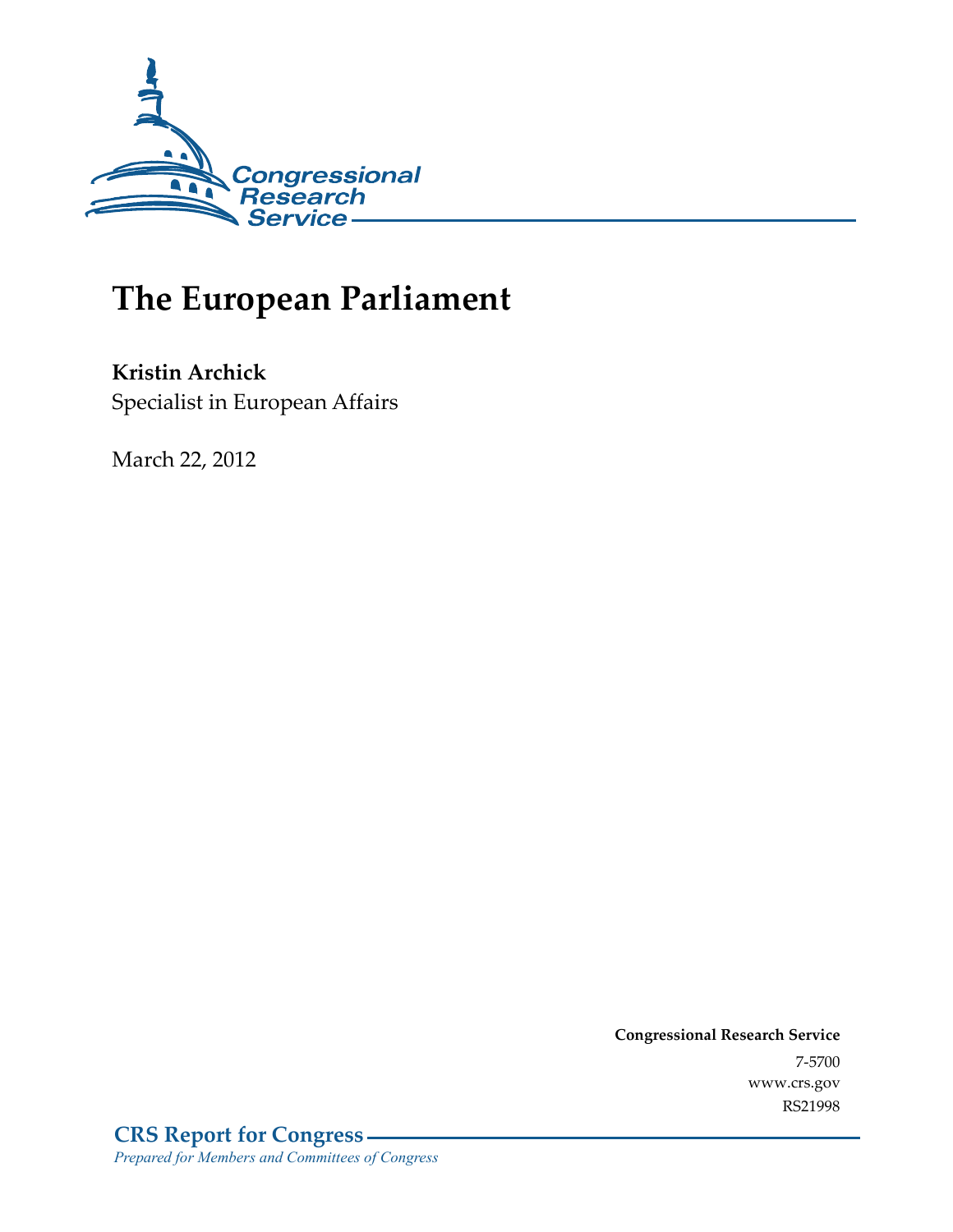## **Summary**

The 754-member European Parliament (EP) is a key institution of the European Union (EU), a unique political and economic partnership composed of 27 member states. The EP is the only EU institution that is directly elected. Although the EP does not formally initiate EU legislation, it plays a significant role in the EU's legislative and budgeting processes, and works closely with the two other main EU bodies, the European Commission and the Council of the European Union (also known as the Council of Ministers).

Members of the European Parliament (MEPs) serve five-year terms. The most recent EP elections were held in June 2009. The EP currently has seven political groups, which caucus according to political ideology rather than nationality, plus a number of "non-attached" or independent members. The EP has 20 standing committees that are key actors in the adoption of EU legislation and a total of 41 delegations that maintain international parliament-to-parliament relations. The EP is led by a President, who oversees its work and represents the EP externally.

Once limited to being a consultative assembly, the EP has accumulated more power over time. Experts assert that the EU's latest effort at institutional reform—the Lisbon Treaty, which entered into force on December 1, 2009—increases the relative power of the EP within the EU considerably. Under the Lisbon Treaty, the EP now shares legislative power with the Council of Ministers in most policy areas, giving the EP the right to accept, amend, or reject the vast majority of EU laws (with some exceptions in areas such as tax matters or foreign policy). The treaty also provides the EP with the power to decide on the allocation of the EU budget jointly with the Council, the right to approve or reject international agreements, and greater decisionmaking authority over trade-related issues.

Many analysts note that the EP has not been shy about exerting its new powers under the Lisbon Treaty, and in some areas, with implications for U.S. interests. In February 2010, the EP rejected the U.S.-EU SWIFT agreement allowing U.S. authorities access to European financial data to help counter terrorism. Although the EP eventually approved a revised U.S.-EU SWIFT accord in July 2010, it did so only after several EP demands related to strengthening data privacy protections were agreed to by the United States and the other EU institutions. Currently, the EP is debating another U.S.-EU counterterrorism agreement on sharing airline Passenger Name Record (PNR) data; some observers worry that this accord may also be rejected by the EP.

Although supporters point to the EP's growing institutional clout, others assert that the EP still faces several challenges of public perception. Skeptics contend that the EP lacks the legitimacy of national parliaments and that its powers remain somewhat limited. Some analysts observe that the complexity of the EU legislative process contributes to limited public interest and understanding of the EP's role, leading to declining turnout in European Parliament elections and wider charges of a democratic deficit in the EU. Criticism has also been directed at the costs incurred by what many consider duplicate EP facilities in several European cities.

Ties between the EP and the U.S. Congress are long-standing, and institutional cooperation currently exists through the Transatlantic Legislators' Dialogue. In light of the EP's new powers following the entrance into force of the Lisbon Treaty, the EP and its activities may be of increasing interest to the 112<sup>th</sup> Congress. Also see CRS Report RS21372, *The European Union: Questions and Answers*, by Kristin Archick, and CRS Report RS21618, *The European Union's Reform Process: The Lisbon Treaty*, by Kristin Archick and Derek E. Mix.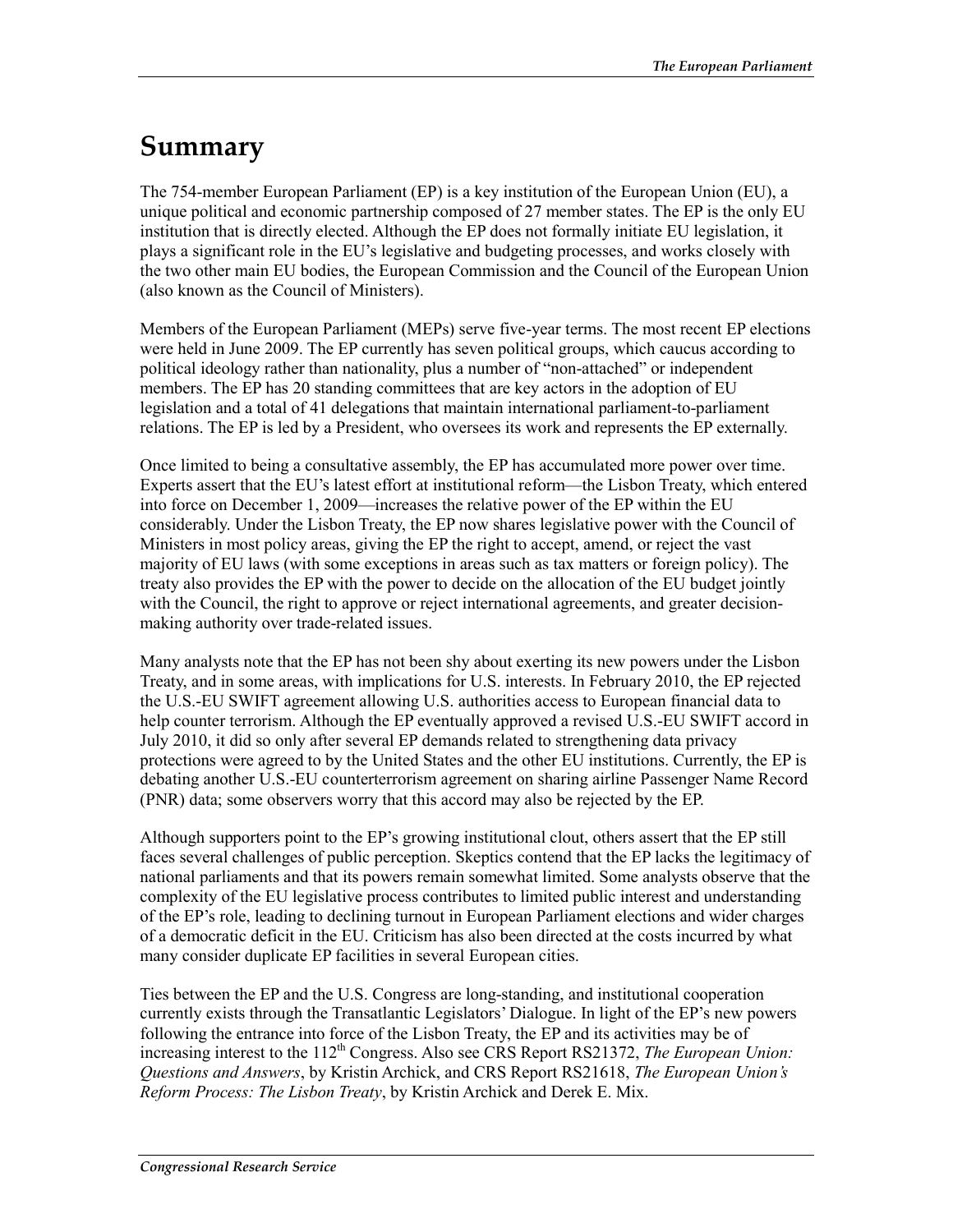## Contents

### **Tables**

| Table 1. Political Groups and Seats in the European Parliament: Results of the |  |
|--------------------------------------------------------------------------------|--|
|                                                                                |  |

### Contacts

|  | <u>14</u> |  |
|--|-----------|--|
|--|-----------|--|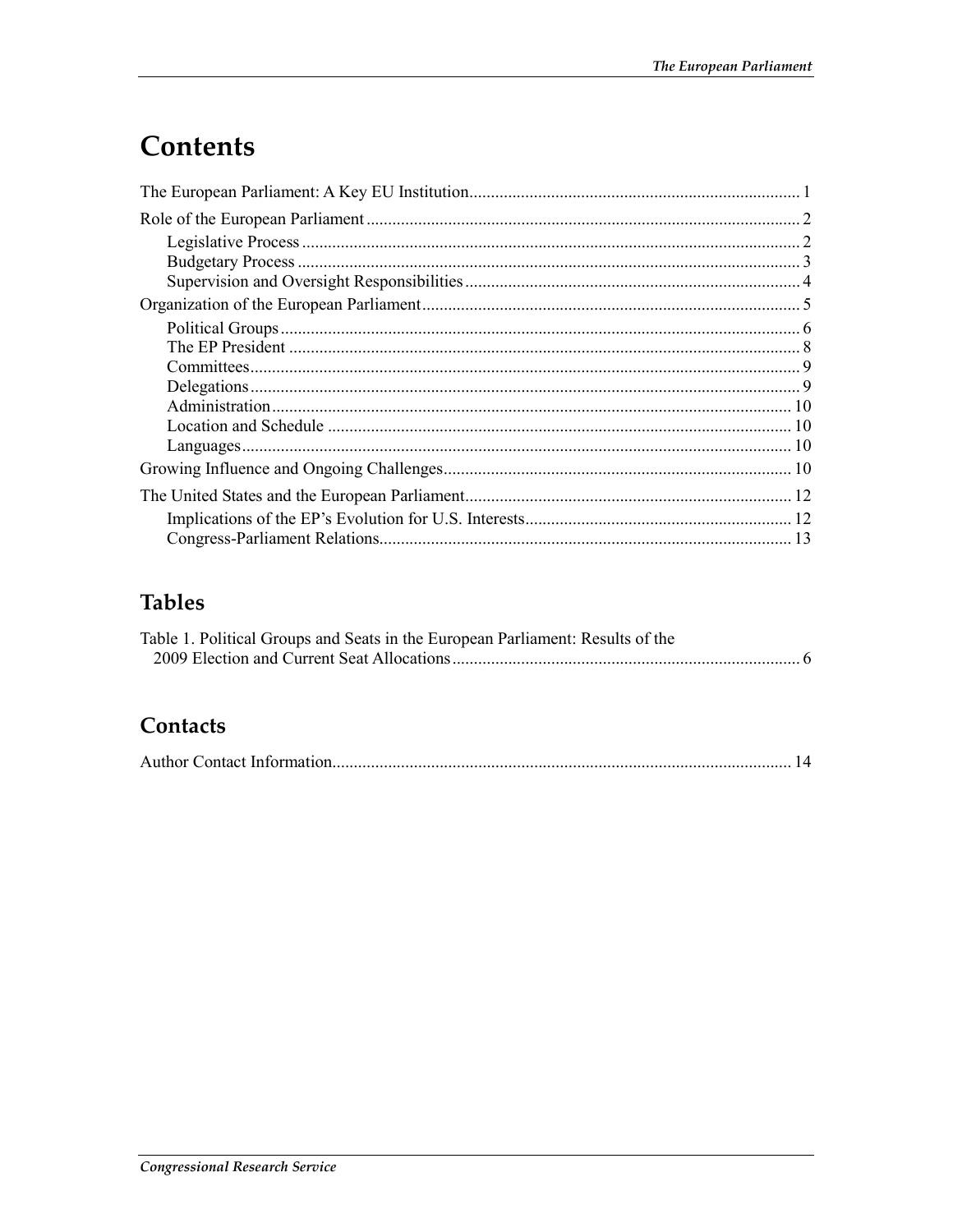## **The European Parliament: A Key EU Institution**

The 754-member European Parliament (EP) is a key institution of the European Union (EU). The EU is a political and economic partnership that represents a unique form of cooperation among its 27 member states.<sup>1</sup> The EU is the latest stage of a process of European integration begun in the 1950s to promote peace and economic prosperity in Europe; the EU has been built through a series of binding treaties, and its members have committed to harmonizing laws and adopting common policies on an extensive range of issues. EU member states work together through common institutions to set policy and promote their collective interests.

As the only EU institution that is directly elected, the European Parliament represents the citizens of the EU. Once limited to being a consultative assembly, the EP has accumulated more power over time. Successive EU treaties have enhanced the EP's role and responsibilities in an attempt to improve democratic accountability in the EU policy-making process. Experts assert that the EU's new Lisbon Treaty—which took effect on December 1, 2009—has increased the relative power of the EP within the EU significantly. The Lisbon Treaty contains a wide range of internal reforms aimed at improving the effectiveness of the EU's governing institutions, increasing democratic transparency within the EU, and giving the EU a more coherent voice and identity on the world stage. Among other measures, the Lisbon Treaty strengthens the EP's role in the EU's legislative and budgeting processes. Many Members of the European Parliament (MEPs) view the EP as one of the big "winners" of this latest round of EU institutional reform.

#### **Other EU Institutions**

The *European Council* brings together the Heads of State or Government of the member states and the President of the European Commission at least four times a year (in what are often termed "EU Summits"). It acts principally as a strategic guide and driving force for EU policy. The European Council is headed by a President, who serves as the coordinator and spokesman for the work of the 27 Heads of State or Government.

The *European Commission* upholds the common interest of the Union as a whole. It is independent of the member states' national governments. As the EU's executive, the Commission has the sole right of legislative initiative in most cases and implements EU decisions and common policies. It also serves as the guardian of the EU's treaties, ensuring that member states adopt and abide by their provisions. The 27 Commissioners, one from each EU country, are appointed by agreement among the member states to five-year terms. One Commissioner serves as Commission President. Each of the other Commissioners holds a distinct portfolio (e.g., agriculture, energy, trade), similar to U.S. department secretaries and agency directors.

The *Council of the European Union (Council of Ministers)* represents the national governments of the 27 member states. The Council enacts legislation based on proposals put forward by the Commission and agreed to (in most cases) by the Parliament; in some sensitive areas such as taxation and foreign policy, however, the Council retains decision-making authority. A minister from each country takes part in Council meetings, with participation configured according to the subject under consideration (e.g., agriculture ministers would meet to discuss farm subsidies). The Presidency of the Council rotates among the member states, changing every six months.

The *Court of Justice* interprets EU law, and its rulings are binding. The *Court of Auditors* monitors the Union's financial management. A number of other *advisory committees* represent economic, social, and regional interests.

<sup>&</sup>lt;sup>1</sup> The 27 member states of the EU are: Austria, Belgium, Bulgaria, Cyprus, the Czech Republic, Denmark, Estonia, Finland, France, Germany, Greece, Hungary, Ireland, Italy, Latvia, Lithuania, Luxembourg, Malta, the Netherlands, Poland, Portugal, Romania, Slovakia, Slovenia, Spain, Sweden, and the United Kingdom.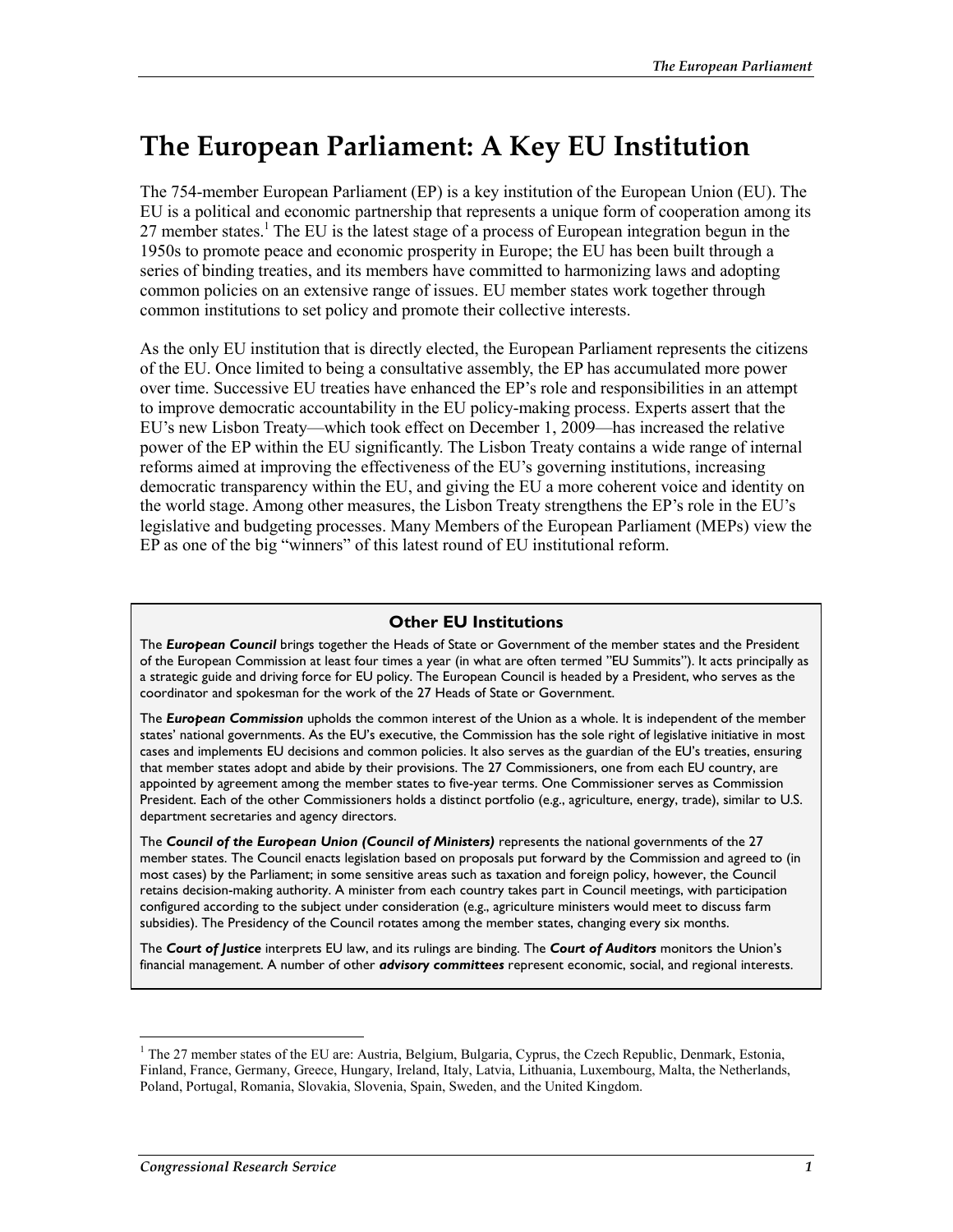The EP also works closely with the two other main EU institutions—the European Commission and the Council of the European Union (also known as the Council of Ministers). Despite the EP's growing power and influence, the EP is not widely considered a legislative body in the traditional sense because it cannot initiate legislation; that right rests largely with the Commission, which functions as the EU's executive.<sup>2</sup> However, the EP shares the power to adopt most EU legislation jointly with the Council, composed of ministers of the 27 member states.

## **Role of the European Parliament**

### **Legislative Process**

The role of the European Parliament in the legislative process has expanded steadily over time as the scope of EU policy has grown. Initially, the EP was limited to offering non-binding opinions in a "consultation procedure." The EP began to gain more power to affect EU legislation in the "cooperation procedure" of the 1986 Single European Act.

The introduction of the "co-decision procedure" in the Maastricht Treaty of 1992, however, significantly enhanced the EP's role in the EU's legislative process in some areas, especially those related to the EU's common internal market. In the "co-decision procedure," the EP and the Council of Ministers share legislative power and must both approve a Commission proposal for it to become EU law; through "co-decision," the EP has the right to accept, amend, or reject proposed EU legislation. The Amsterdam Treaty of 1997 extended the use of "co-decision" to many additional policy areas (ranging from the environment to social policy). As more decisions within the Council of Ministers have become subject to a complex majority voting system rather than unanimity to allow for greater speed and efficiency of decision-making, the Parliament's right of "co-decision" has come to be viewed as an increasingly important democratic counterweight at the European level to the Commission and Council.<sup>3</sup>

As noted above, the Lisbon Treaty strengthens the EP's responsibilities, especially in the EU's legislative process. It roughly doubles the Parliament's right of "co-decision" to almost 80 policy areas, including agriculture and justice and home affairs issues such as immigration and police cooperation. In doing so, the Lisbon Treaty gives the EP a say—equal to that of the member states in the Council of Ministers—over the vast majority of legislation passed in the EU. Tax matters, social security, and most aspects of foreign policy, however, are among the areas in which EU member states retain decision-making authority and to which the "co-decision procedure" does not apply (the Parliament may give a non-binding opinion). The Lisbon Treaty technically renames the "co-decision procedure" as the "ordinary legislative procedure," although the term "co-decision" continues to be used frequently in practice.

<sup>1</sup> <sup>2</sup> Some analysts contend that the EP has a limited power of political initiative; the EP can ask the Commission to introduce a legislative proposal, but the Commission is not required to comply with the EP's request.

<sup>&</sup>lt;sup>3</sup> The voting system in the Council of Ministers is known as Qualified Majority Voting (QMV); each EU member state is allotted a number of votes in rough proportion to its population size. Passage of a measure currently requires at least half of the member states and 255 out of the 345 total votes, representing at least 62% of the EU population. Under the Lisbon Treaty, a simpler formula for QMV will be introduced in 2014 but not fully implemented until 2017.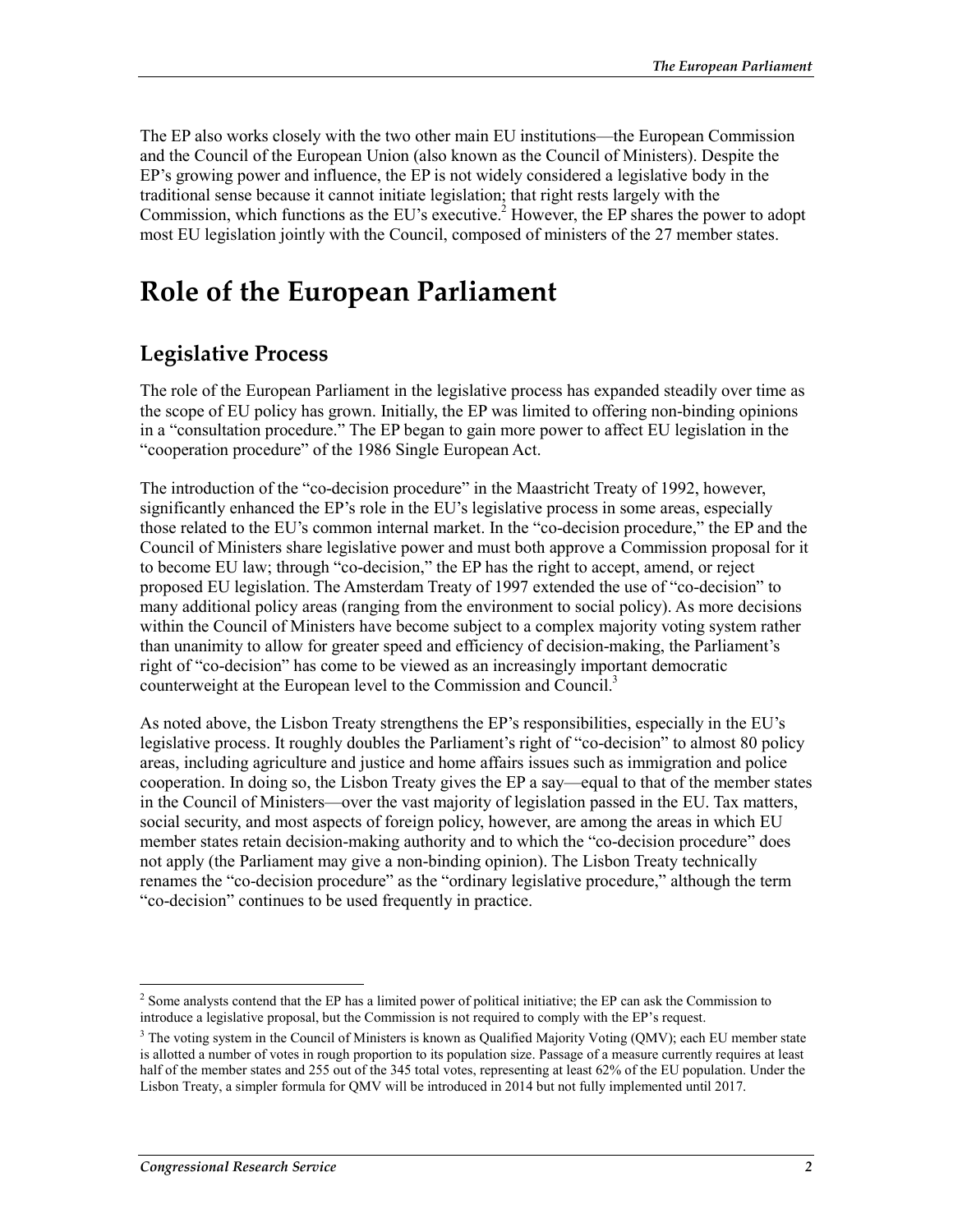#### **The "Co-decision Procedure"**

The EU's "ordinary legislative procedure," or "co-decision," can be summarized as follows: (1) if Parliament and the Council of Ministers agree on a Commission proposal, it is approved; (2) if they disagree, the Council forms a common position; the EP can then either accept the Council's common position, or reject or amend it, by an absolute majority of its members; (3) if the Council cannot accept the EP's amendments, a conciliation meeting is convened, after which the EP and the Council approve an agreement if one can be reached. If they are unable to agree, the proposal is not adopted.

Additionally, in the "consent procedure," the EP must, by a simple "yes" or "no" majority, approve the accession of new EU member states and the conclusion of agreements with third parties, such as association and trade agreements with non-member states.<sup>4</sup> If the Parliament does not give its consent, such agreements cannot enter into force.

### **Budgetary Process**

The EP and the Council of Ministers together constitute the EU's budget authority and are responsible for allocating the EU's annual budget; they decide, for example, on the amount of funding dedicated to infrastructure as opposed to education. However, neither the EP nor the Council can affect the size of the EU's annual budget; that amount is fixed periodically by agreement among the EU's member states as a percentage of the Union's combined gross national income (GNI).<sup>5</sup> The EU's 2011 budget is EUR 147.2 billion (approximately \$194 billion).

With the entrance into force of the Lisbon Treaty, the Parliament has the right to decide on the allocation of the entire EU budget jointly with the Council. Previously, the EP had the last word on "non-compulsory" expenditures, such as development aid, but the Council had the final say on "compulsory" expenditures, such as spending related to agriculture or international agreements. The Lisbon Treaty eliminates the distinction between "compulsory" and "non-compulsory" expenditures. Of particular importance, the EP gains more control over agricultural spending, which usually accounts for over one-third of the EU's annual budget.

Under the Lisbon Treaty, the EU's annual budgetary procedure begins with the Commission proposing a draft budget. The Council adopts its position on the draft budget, including any amendments, and sends it to the EP for its consideration. The Parliament then has 42 days to either approve the draft budget or amend it and send it back to the Council. If the Council agrees with the EP's amendments, the budget is adopted; if the Council disagrees with the EP's changes, a Conciliation Committee is convened to resolve differences and reach agreement on a joint text within 21 days. The joint text must then be approved by both the Council and the EP; however, if the joint text is rejected by the Council, the EP—subject to certain conditions—ultimately has the right to approve the budget. In the event that both the EP and the Council reject the joint text or fail to decide, the Commission must submit a new draft budget. Some EP advocates assert that the EP's position in the annual budgetary process is now stronger than that of the Council, as the Council may never impose a budget against the will of the EP, but under some circumstances, the

<sup>4</sup> Prior to the entry into force of the Lisbon Treaty, the "consent procedure" was known as the "assent procedure."

<sup>&</sup>lt;sup>5</sup> Currently, EU member states have set an annual budget ceiling of 1.23% of the Union's gross national income. The EU budget comes from three main sources: external customs duties; a share of each member state's value added tax (VAT) revenue; and a further contribution from each member state based on the size of its individual GNI.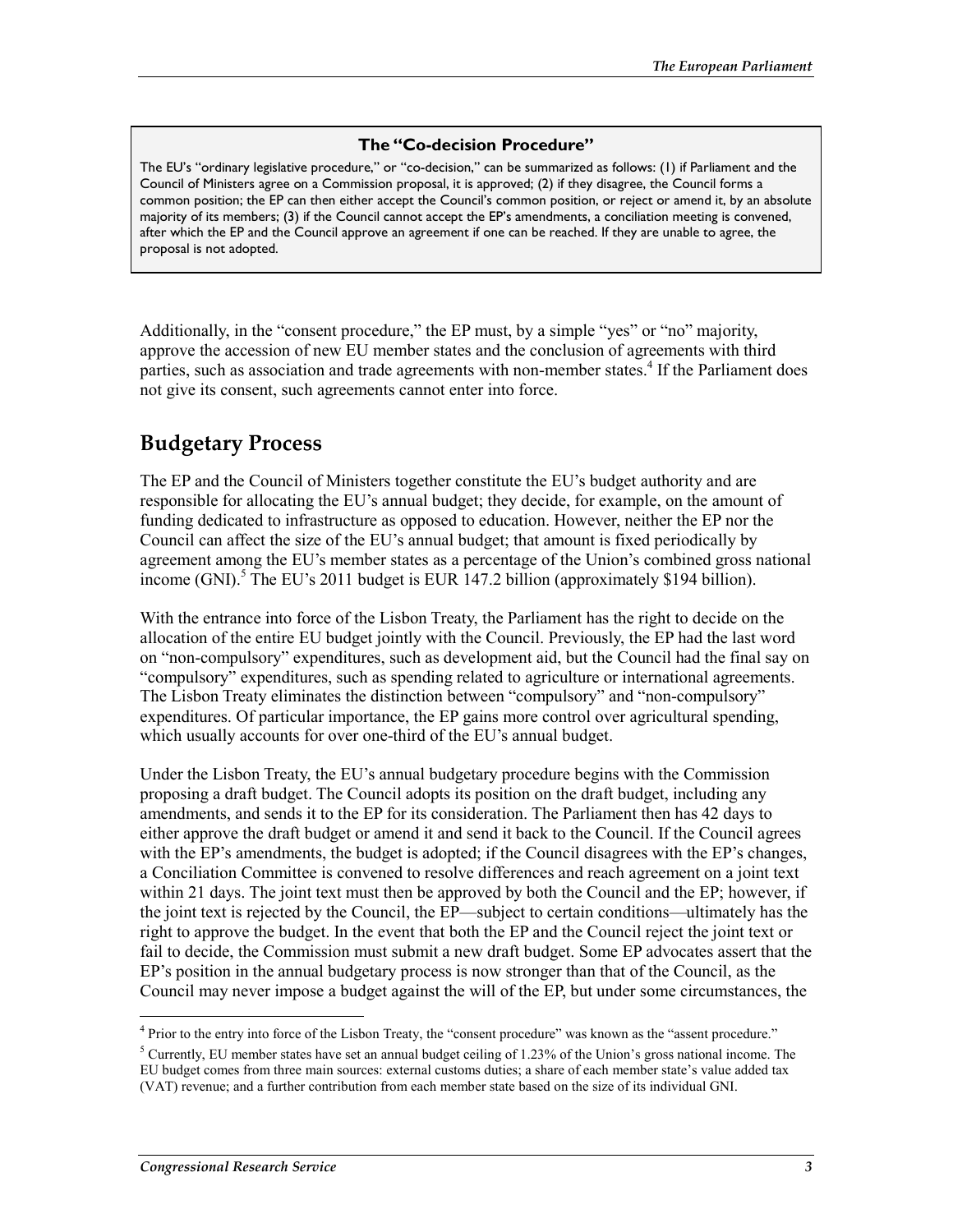EP may impose a budget against the will of the Council; at the same time, most experts agree that in practice, the EP would likely only exert this right in exceptional situations.<sup>6</sup>

In determining the EU's annual budget, the EP and the Council must also adhere to annual spending limits laid out in the EU's multi-annual financial framework, which defines the longterm political priorities for the EU and sets annual maximum amounts for each priority and expenditure category.<sup>7</sup> According to the Lisbon Treaty, the Council must agree unanimously on each multiannual financial framework, after having obtained the Parliament's consent. As such, the Parliament has a degree of input into the EU's overall budgetary direction and the ability to help shape the EU budget to reflect its own political priorities.

In addition, the EP examines the European Commission's implementation of previous annual budgets through the "discharge procedure." In order to close the budget books of a given year, the EP must vote to grant "discharge" based on reports of the EU Court of Auditors and a recommendation of the Council. With its decision, the EP also presents the Commission with binding recommendations and observations regarding implementation of the budget. The EP's budgetary powers are considerably greater than those exercised by most parliaments in EU member states.

### **Supervision and Oversight Responsibilities**

The Parliament has a supervisory role over the European Commission and exercises some limited oversight over the activities of the Council of Ministers. The EP monitors the management of EU policies, can conduct investigations and public hearings, and may submit oral and written questions to the Commission and the Council. The Presidency of the Council, which rotates among the member states every six months, presents its program to the Parliament at the beginning of its term and reports on results achieved at the end of its mandate.

Of particular note, the EP plays a role in the approval process of each new Commission and Commission President every five years. According to the Lisbon Treaty, the member states agree together (usually during a meeting of the European Council) on who to designate as the Commission President, and their selection must take into account the results of the most recent EP elections. Thus, the relative strengths of the political groups in the EP (see below for more information) can affect who is nominated by the member states to this post. The nominee for Commission President then must be "elected" by a majority vote in the EP.

Analysts note that this "election" procedure is largely intended to raise public awareness of the importance of EP elections and the EP's role in choosing the Commission President; in practice, they assert, it differs very little from the previous parliamentary "approval" process. For example, in both 2004 and 2009—that is, before the Lisbon Treaty's entrance into force—the EP's strongest political group successfully demanded that the Commission President be of the same political stripe. At the same time, given that no single political group in the EP has ever held a majority on its own, the support of other political groups has always been needed in order to approve the nomination. In September 2009, the EP supported the re-appointment of 2004-2009

<sup>&</sup>lt;sup>6</sup> See Fact Sheets on the European Union, "The Budgetary Procedure," available on the website of the European Parliament, http://www.europarl.europa.eu.

 $7$  The EU's current multiannual financial framework covers the period 2007-2013.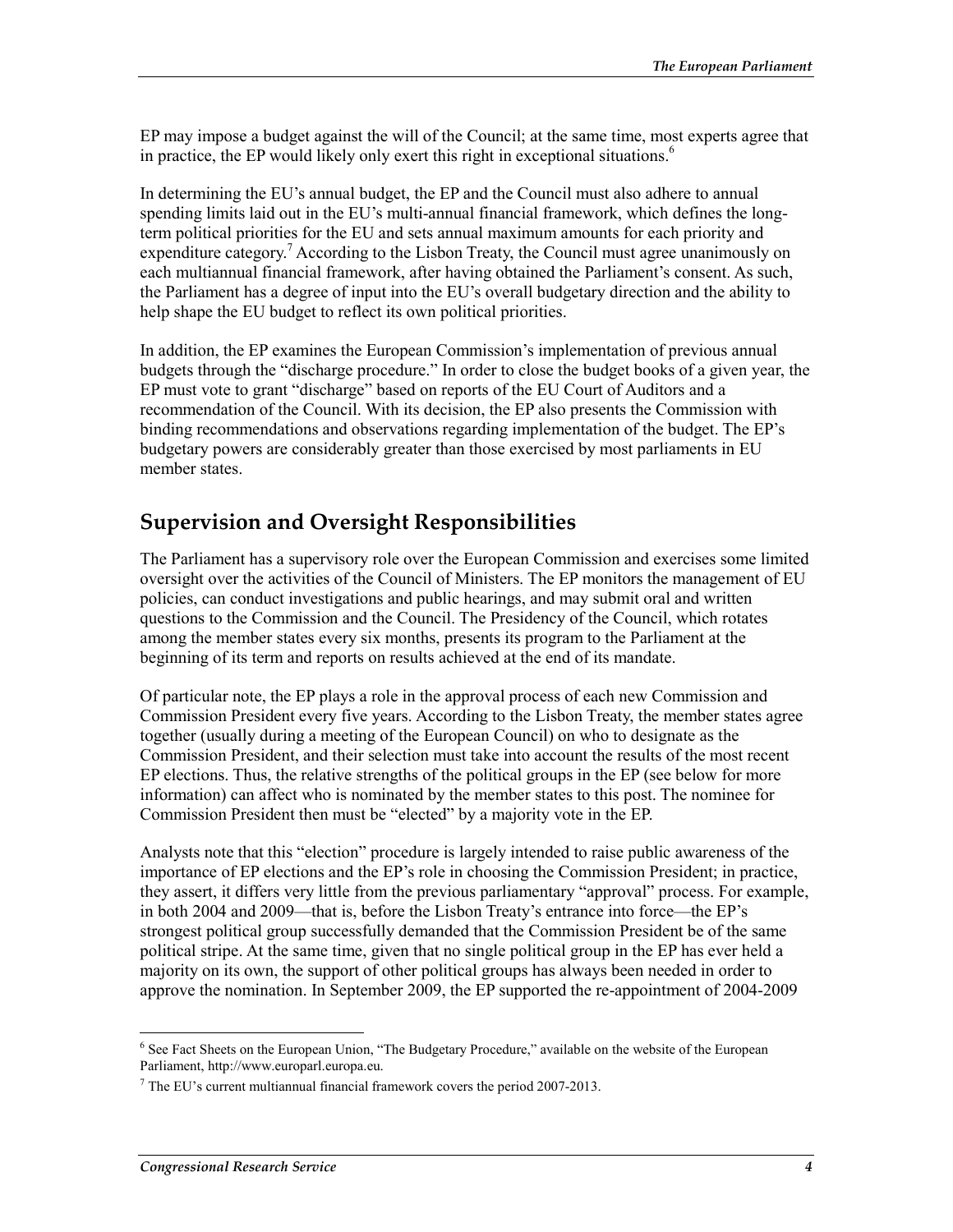Commission President José Manuel Barroso for the 2009-2014 term (by a vote of 382 to 219, with 117 abstentions). $8$ 

The EP also has the power to accept or reject a newly proposed Commission as a whole, but not individual nominees. Since 1995, the EP has held U.S. Senate-style confirmation hearings for newly designated Commissioners, who are nominated by the member states. In February 2010, the EP voted to approve the so-called Barroso II Commission for the term ending in 2014. Although a new Commission was supposed to have been in place by November 2009, it was held up because of delays in the ratification of the Lisbon Treaty by some member states. The confirmation process for the new Commission was further slowed when the initial Bulgarian nominee withdrew her candidacy in mid-January 2010 after a contentious hearing before the Parliament amid concerns about her past financial dealings and her competence for her portfolio. A similar situation occurred in 2004, when the EP essentially forced the original Italian nominee to the Commission to withdraw due to concerns about his views on homosexuality and women's rights. Some observers view these episodes as signs of the EP's growing confidence and institutional clout.

In addition, the EP may dismiss the entire Commission (although, again, not individual Commissioners) through a vote of censure. To date, the EP has never adopted a motion of censure. However, in 1999, the entire Commission opted to resign rather than face a formal censure by the EP over alleged corruption charges.

## **Organization of the European Parliament**

Members of the European Parliament serve five-year terms, and have been directly elected since 1979.<sup>9</sup> Voting for the EP takes place on a national basis, with the number of MEPs elected in each country based roughly on population size. Germany, for example, has the largest number of MEPs (currently 99), while Cyprus, Estonia, and Malta have the smallest (with 6 each).

The most recent EP elections were held on June 4-7, 2009, with 736 seats at stake. Roughly 375 million European citizens were eligible to cast a ballot in 2009. In EP elections, EU citizens may vote—or run for a seat—in their country of residence, without necessarily holding citizenship in that country. Turnout has declined in every EP election, from 63% in 1979 to a new low of 43% in 2009. Although the overall number is comparable to turnout in U.S. mid-term elections, some analysts contend that relatively low voter participation compared to national elections indicates a lack of awareness and understanding about the EP.

In December 2011, 18 new MEPs (from 12 member states) joined the EP, temporarily raising the total number of MEPs for the current term to 754. The Lisbon Treaty gives some countries additional seats in the EP to account for population growth, but these new MEPs were unable to assume their posts at the start of the 2009 term because the Lisbon Treaty had not yet been

<sup>&</sup>lt;sup>8</sup> Barroso, from Portugal, is a former prime minister from a conservative Portuguese political party. As such, he was backed in both 2004 and 2009 for Commission President by the EP's largest political group, which is center-right in political orientation. See also, Sebastian Kurpas, "The Treaty of Lisbon: How Much 'Constitution' Is Left?," *CEPS Policy Brief*, December 2007.

<sup>&</sup>lt;sup>9</sup> Prior to direct elections, MEPs were appointed by their national parliaments.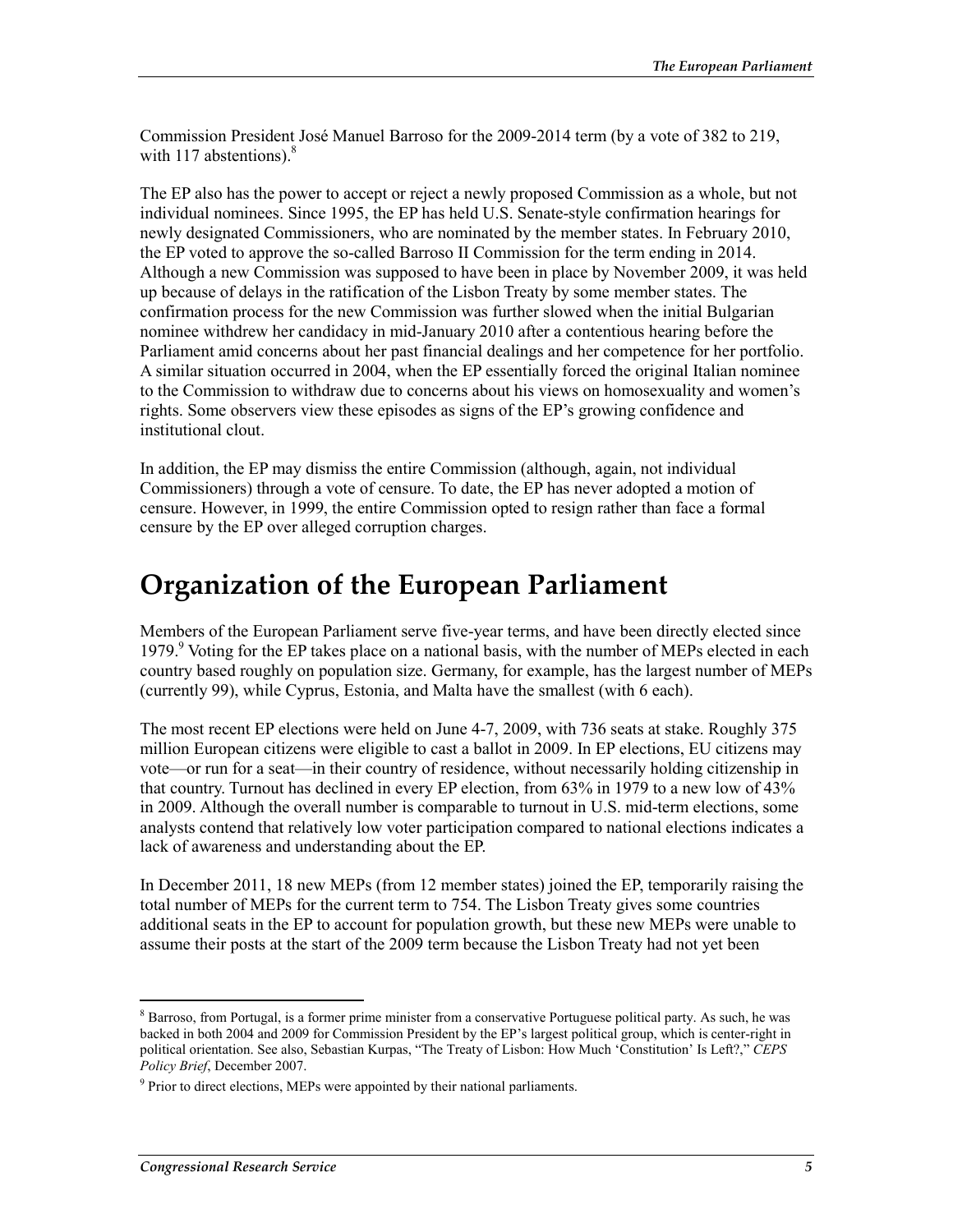ratified. After the completion of the EP's current term in mid-2014, the Lisbon Treaty fixes the total number of MEPs at 751.

### **Political Groups**

Once elected, Members of the European Parliament caucus according to transnational groups based on political ideology, rather than by nationality. A political group must consist of at least 25 MEPs from a minimum of seven EU member states. The EP currently has seven political groups—containing over 100 individual political parties—plus a number of "non-attached" or independent members.

Each group appoints a chair or co-chairs, and maintains a bureau and secretariat to manage its internal organization. Prior to a vote, MEPs within each group study the legislative proposals in question with the support of committee reports, discuss prospective amendments, and seek to arrive at a consensus group position. However, individual MEPs are not bound to vote according to their group's position.

As noted previously, no single group has ever held an absolute majority in the European Parliament, making compromise and coalition-building important elements of the legislative process. Some analysts assert that distinct ideological definitions between groups are becoming more complicated, as voting blocs form increasingly according to specific issues and interests. Nevertheless, the two largest groups have tended to dominate the Parliament historically.

#### **Table 1. Political Groups and Seats in the European Parliament: Results of the 2009 Election and Current Seat Allocations**

|                                                                                                             | 2009 Election<br><b>Results</b> | Current Seat<br><b>Allocations</b> |
|-------------------------------------------------------------------------------------------------------------|---------------------------------|------------------------------------|
| European People's Party [Christian Democrats] (EPP; center-right)                                           | 265                             | 273                                |
| Progressive Alliance of Socialists and Democrats in the European Parliament (S&D<br>center-left/socialists) | 184                             | 189                                |
| Alliance of Liberals and Democrats for Europe (ALDE; centrist/liberals)                                     | 84                              | 84                                 |
| Greens/European Free Alliance (Greens-EFA; greens and regionalists)                                         | 55                              | 57                                 |
| European Conservatives and Reformists (ECR; right-wing, anti-Federalist)                                    | 54                              | 55                                 |
| European United Left/Nordic Green Left (GUE-NGL; far-left and former communists)                            | 35                              | 35                                 |
| Europe of Freedom and Democracy (EFD; euroskeptics)                                                         | 32                              | 32                                 |
| Non-attached members                                                                                        | 27                              | 29                                 |
| Total # of Seats in the EP                                                                                  | 736                             | 754                                |

(adjustments reflect the addition of 18 new MEPs in 2011)

**Sources:** http://www.europarl.europa.eu/parliament/archive/elections2009/en/index\_en.html; Martin Banks, "New MEPs Take Up Seats in EU Parliament," *TheParliament.com*, December 12, 2011.

In the 2009 elections, the *Group of the European People's Party [Christian Democrats] (EPP*) retained its position as the largest political group in the EP. The EPP is center-right in political orientation. In relative terms, the strength of the EPP in the 2009 elections increased significantly due to a sizeable drop in support for center-left parties. Although circumstances and issues differed in each EU member state, some analysts interpreted these results as indicating greater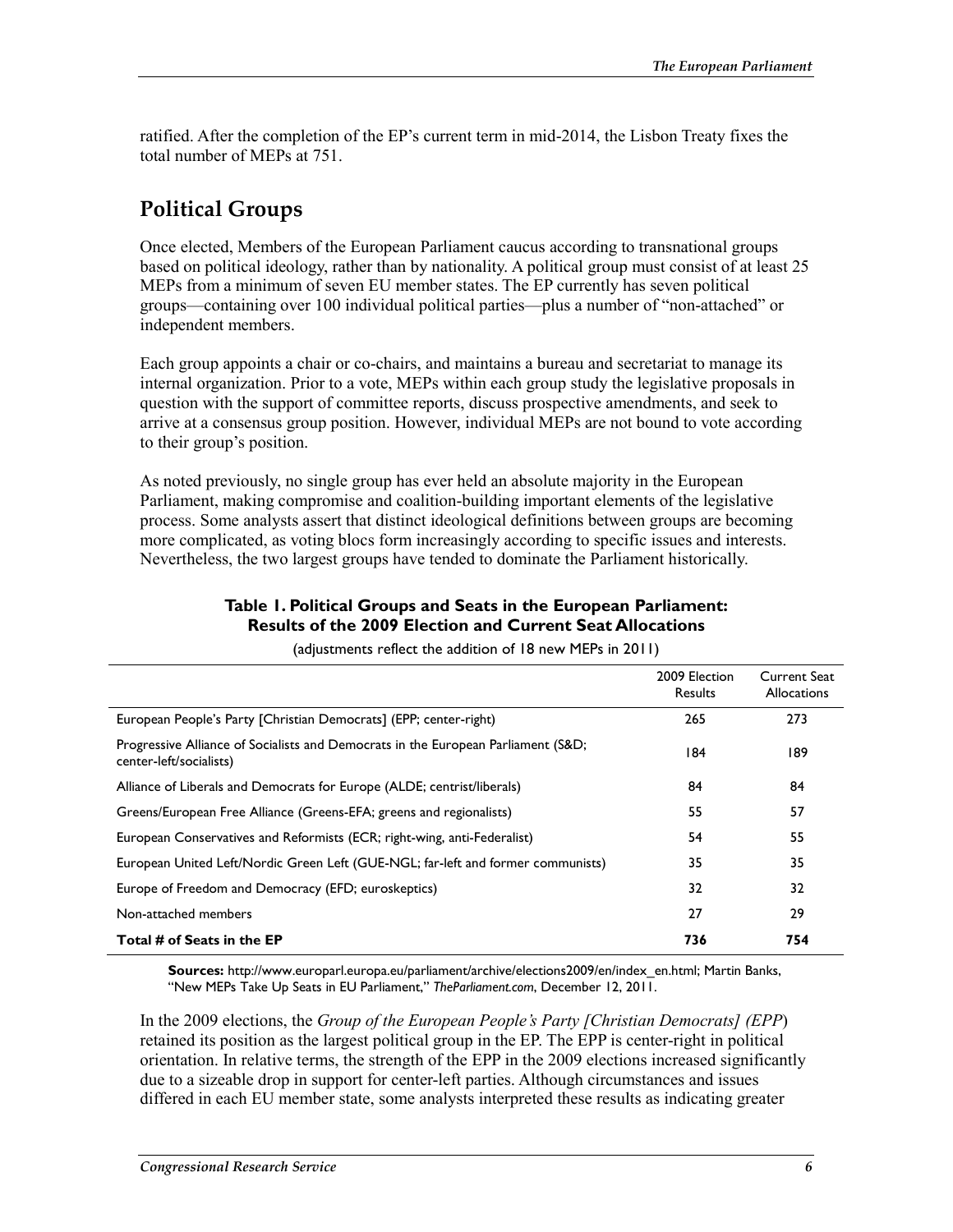public preference for the approaches of conservative and center-right parties in handling the global financial crisis and recession. However, the center-left *Group of the Progressive Alliance of Socialists and Democrats in the European Parliament (S&D)* remains the EP's second-largest political group following the 2009 elections.

The EPP and the S&D have a history of cross-ideological legislative partnership. As in the 2004- 2009 EP (in which the S&D was called the PES—the Socialist Group in the European Parliament), the two parties continue to cooperate closely in an unofficial "Grand Coalition" and together frequently shape politics in the EP. Critics argue that the consensus-seeking of the "Grand Coalition" makes politics in the EP stale and paradoxical. Other observers note that maximizing consensus and unity lends the EP greater institutional weight. As a general rule, most MEPs prefer consensus outcomes that are endorsed by a large and broad majority.

The third-largest group in the EP is the *Group of the Alliance of Liberals and Democrats for Europe (ALDE)*. ALDE is centrist and liberal in political orientation (in European political terminology, "liberal" connotes an emphasis on free market economics, individual rights, social equality, and de-centralized government). In the past, ALDE was often viewed as the "kingmaker," able to exercise a decisive swing vote for a majority in the EP. However, as a result of some losses suffered by ALDE in the 2009 elections and the shift of the political balance in the EP largely to the right, some analysts assert that ALDE's political capital has decreased. Other observers contend that as the third-largest group, ALDE's position on a given issue will still be a crucial factor in the outcome of many EP votes.

The remaining four political groups in the EP are smaller in size. On the left side of the political spectrum are the *Group of the Greens/European Free Alliance (Greens-EFA)*; and the *Confederal Group of the European United Left/Nordic Green Left (GUE-NGL)*. The Greens-EFA is largely comprised of numerous European Green parties—leftist in political orientation with a strong emphasis on pro-environment politics and human rights—and several regional parties (e.g., Scottish, Welsh, Basque, and Catalonian) with a leftist or center-left outlook. Despite the overall trend in the EP to the right in the 2009 elections, the Greens-EFA attracted many voters who sought change, resulting in a significant increase in the number of their seats. The GUE-NGL consists of parties that are even farther left in orientation; some have a Green emphasis while others have roots in communism. The GUE-NGL is pro-EU and pro-integration, but strongly critical of existing EU structures, policies, and overall direction.

On the right side of the political spectrum are two new groups: the *European Conservatives and Reformists Group (ECR)*; and the *Europe of Freedom and Democracy Group (EFD)*. The ECR was formed in 2009, after the UK Conservative Party broke with the EPP amid growing unease with the EPP's support for continued EU integration. The ECR is right-wing in political orientation and strongly opposed to a "federalist" Europe. Even farther to the right is the EFD, composed of "euroskeptics" and critics of the EU who oppose further European integration.

Many of the "non-attached" or independent members of the EP hail from far-right extremist parties, which made gains in the 2009 EP elections in a number of countries, such as the Netherlands, Austria, and Hungary. However, these far-right MEPs still hold a relatively small number of seats and appear to have little cohesion among themselves. Analysts note that they have been unable to form a political group and as a result are likely to have minimal impact in the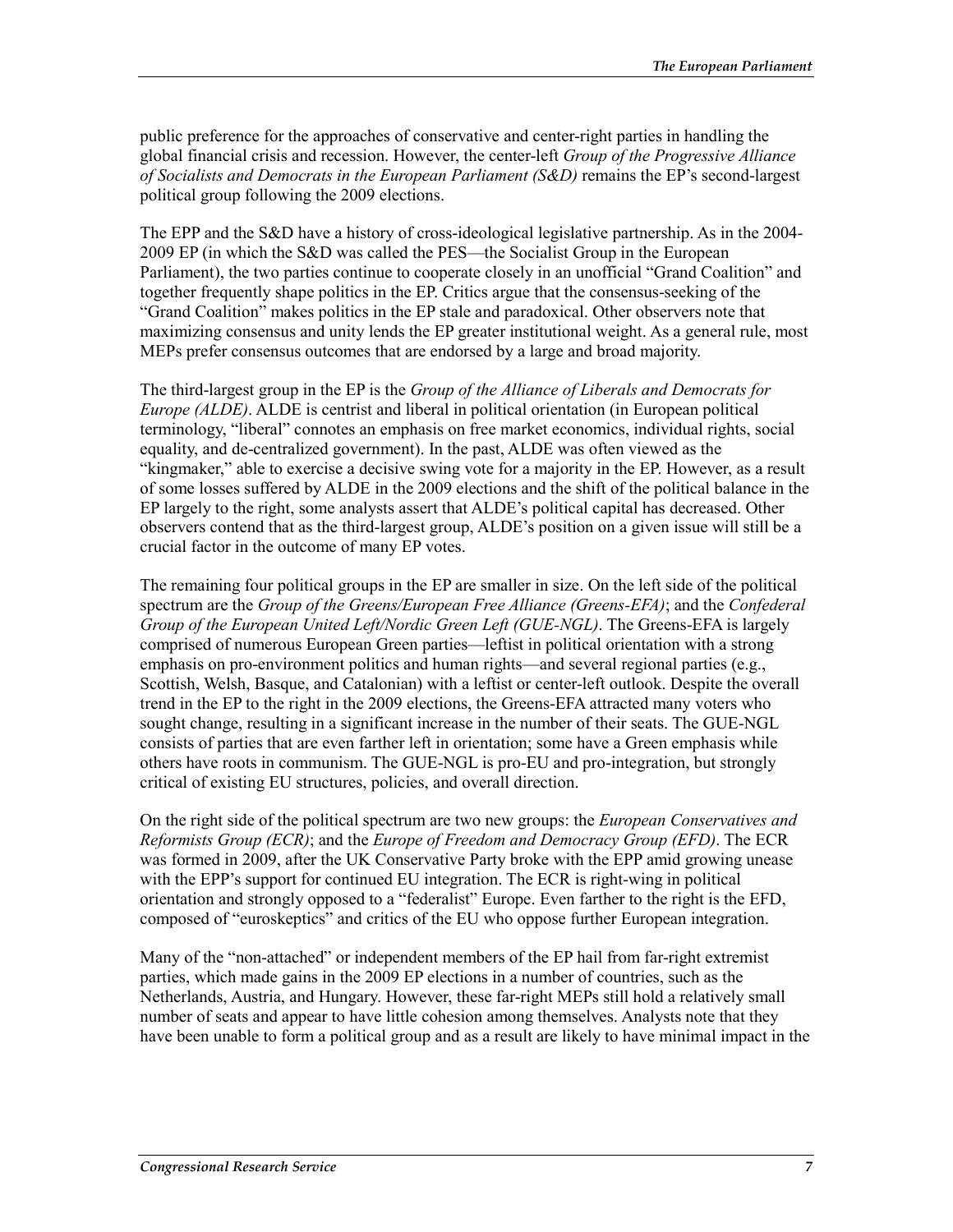current EP; membership in a political group gives MEPs more influence as groups receive more funding and more speaking time in the EP than do non-attached members. $10$ 

#### **Composition of Political Groups in the European Parliament**

*European People's Party (EPP).* The center-right EPP contains MEPs from Germany's Christian Democratic/Christian Social Union (CDU-CSU), France's Union pour un Mouvement Populaire (UMP), Spain's Partido Popular (PP), Italy's People of Freedom, Poland's Civic Platform, and numerous other Christian Democratic, conservative, center-right, and centrist national parties. The chair of the EPP is French MEP Joseph Daul.

*Progressive Alliance of Socialists and Democrats in the European Parliament (S&D).* The center-left S&D includes MEPs from Germany's Social Democratic Party (SPD), France's Socialist Party, the UK Labour Party, Spain's Socialist Party, and numerous other Socialist, Social Democratic, and center-left parties. The chair of S&D is Austrian MEP Hannes Swoboda.

*Alliance of Liberals and Democrats for Europe (ALDE).* MEPs in the centrist ALDE hail from the UK Liberal Democrats Party, Germany's Free Democrat Party (FDP), and Ireland's Fianna Fail. The chair of ALDE is Belgian MEP (and former Belgian Prime Minister) Guy Verhofstadt.

*Greens/European Free Alliance (Greens-EFA).* The leftist and pro-environment Greens-EFA includes MEPs from Germany's Alliance '90/The Greens, France's Europe Ecologie, and the Scottish National Party. The co-chairs of the Greens-EFA are French MEP Daniel Cohn-Bendit and German MEP Rebecca Harms.

*European Conservatives and Reformists (ECR).* The right-wing ECR includes MEPs from the UK Conservative Party, Poland's Law and Justice Party, and the Czech Republic's Civic Democratic Party. The chair of ECR is UK MEP Martin Callanan.

*European United Left/Nordic Green Left (GUE-NGL).* The far-left GUE-NGL contains MEPs from Germany's Die Linke, the French Communist Party, the Portuguese Communist Party, and the all-Ireland party Sinn Fein. The chair of GUE-NGL is German MEP Lothar Bisky.

*Europe of Freedom and Democracy (EFD).* The largest contingents in the euroskeptic EFD are from the UK Independence Party (UKIP), which advocates UK withdrawal from the EU, and Italy's Lega Nord. The co-chairs of EFD are British MEP Nigel Farage and Italian MEP Francesco Enrico Speroni.

**Note:** This box is meant for illustrative purposes; it is not a definitive or exhaustive list of all the political parties comprising each political group in the European Parliament.

### **The EP President**

Every two-and-a-half years (twice per parliamentary term), MEPs vote to elect a President of the European Parliament. The majority coalition in the EP (previously and currently an unofficial "Grand Coalition" between the EPP and the Socialists) has traditionally agreed to split the position of EP president over each five-year term. At the opening session of the current EP in mid-July 2009, Members elected Polish MEP Jerzy Buzek of the EPP as President for the first half of the 2009-2014 parliamentary term. Buzek, a former prime minister of Poland, was the first ever EP President from one of the central and eastern European countries that joined the EU in 2004. In January 2012, German MEP Martin Schulz of S&D took over as EP President for the

<sup>&</sup>lt;sup>10</sup> "Voters Steer Europe to the Right," BBC News, June 8, 2009; Stephen Castle, "Far Right Is Left Out at EU's Assembly," *International Herald Tribune*, July 15, 2009; Julia De Clerck-Sachsse, "The New European Parliament: All Change or Business as Usual?," *CEPS Special Report*, August 2009.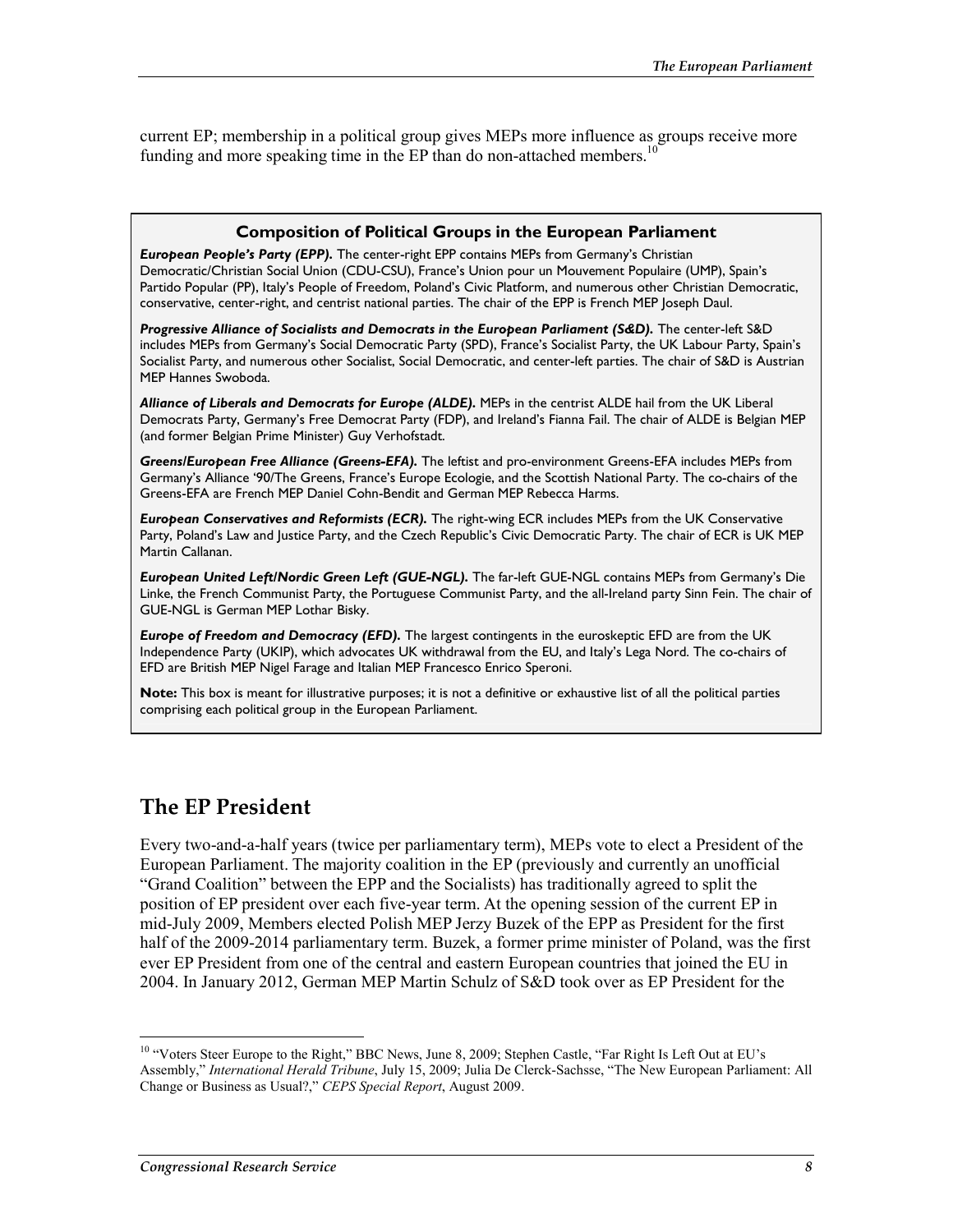second half of the EP's current term. Schulz has been an MEP since 1994 and was the leader of S&D until his election as EP President.

The President of the EP represents the Parliament externally and in relations with the other EU institutions. The President oversees the work of the Parliament and is responsible for ensuring that its rules of procedure are followed. The President is assisted in managing the Parliament's internal organization and affairs by a Bureau composed of 14 Vice-Presidents and five Quaestors (responsible for administrative and financial matters) drawn from across the EP's political groups. The signature of the EP President is the final step in approval of the EU budget, and the EP President co-signs, together with the appropriate representative of the Council of Minister's rotating presidency, legislation adopted under the co-decision procedure.

### **Committees**

The EP has 20 standing committees, each addressing specific issues such as education, the environment, and economic and monetary affairs. The EP may also set up subcommittees and special committees, which investigate or oversee specific issues for a limited period of time. For example, in 2006, the EP established a special committee to examine the role of EU member states in hosting secret CIA detention facilities and aiding CIA flights related to the rendition of terrorism suspects. Currently, the EP has one special committee, focusing on organized crime, corruption, and money laundering. Only one EP committee—the foreign affairs committee—has subcommittees (one focuses on human rights, the other on security and defense issues).

EP committees vary in size, usually containing from 20 to 80 MEPs. Each committee has a chairman, four vice-chairmen, and a secretariat to guide its work. The political make-up of the committees reflects that of the EP as a whole, and committee posts are allocated proportionally to the respective size of the political groups; for example, the EPP currently chairs nine committees, the S&D six, and the ALDE two.

EP committees are key actors in the adoption of EU legislation. In terms of their importance and strength, EP committees rival those in the U.S. Congress and surpass the role of committees in most national European legislatures. EP committees consider legislative proposals put forward by the Commission and the Council of Ministers. The appropriate committee (e.g., the Committee on the Environment, Public Health, and Food Safety would deal with legislation on pollution) appoints a MEP as "rapporteur" to draft a report on the legislative proposal under consideration. The rapporteur submits a draft report to the committee for discussion, which the committee then votes on and possibly amends. The committee's report is then considered in a plenary session of the entire Parliament, amended if necessary, and put to a vote. The EP thus adopts its position on the proposed EU legislation. Committees may also draw up their "own initiative" reports, in which they recommend action in a particular area by the Commission or the member states.

### **Delegations**

The European Parliament plays a role in the EU's international presence through a total of 41 delegations that range in size; most have between 20 and 50 MEPs. These delegations maintain parliament-to-parliament contacts and relations with representatives of many countries and regions around the world. For example, the EP has interparliamentary delegations for relations with the United States and the NATO Parliamentary Assembly, as well as with Russia, Iran, Israel, the Palestinian Legislative Council, China, India, and the Korean Peninsula.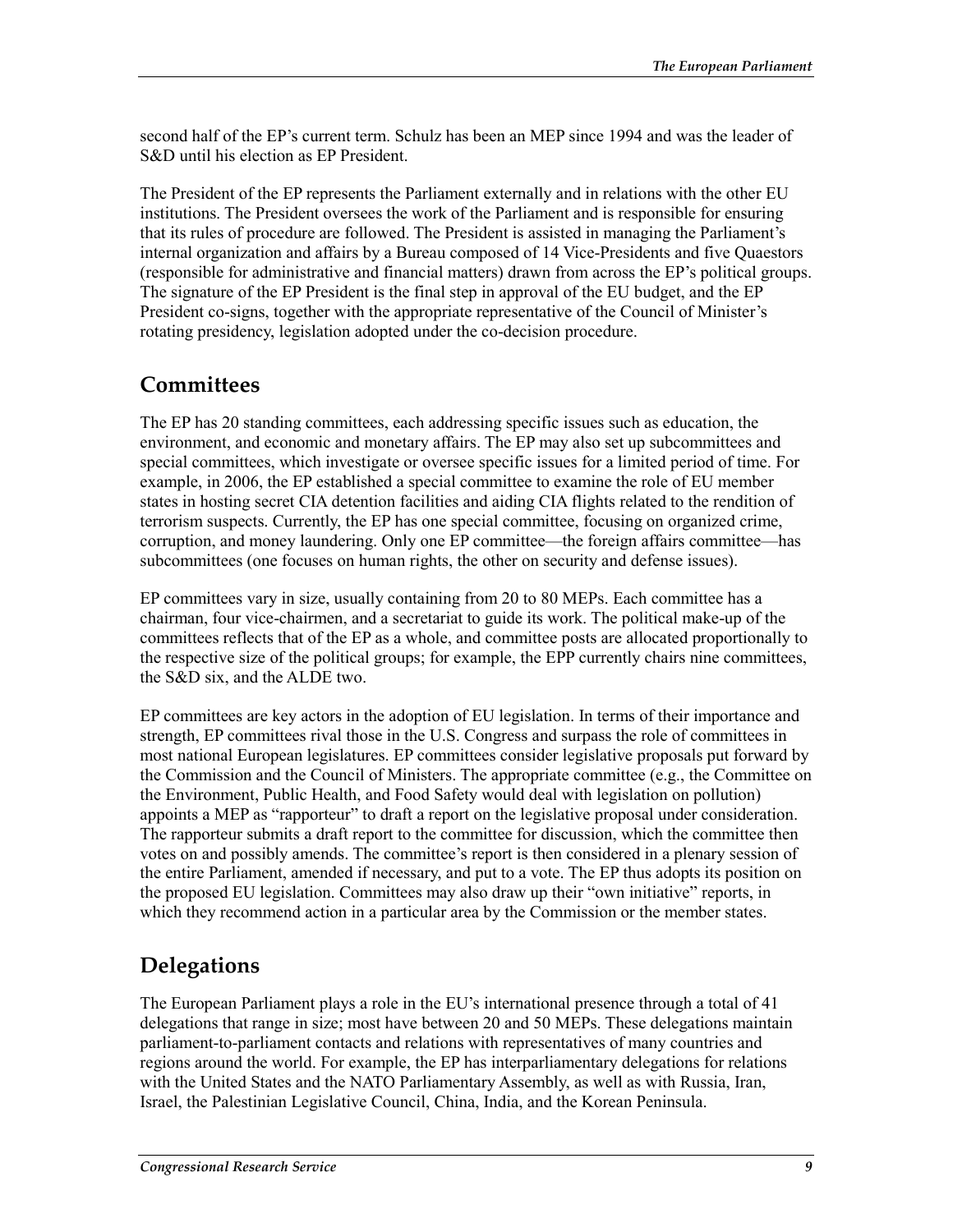### **Administration**

A Secretariat of almost 5,000 non-partisan civil servants provides administrative and technical support to the Parliament. In addition, MEPs and political groups have their own staffs.

### **Location and Schedule**

Strasbourg, France (near the German border) is the official seat of the EP; plenary sessions are held there for one week a month. For two weeks a month, the EP's standing committees meet 300 miles to the northwest in Brussels, Belgium, where the European Commission and the Council of Ministers are located. There are also occasional "part plenary" sessions (two days) in Brussels. One week each month is set aside for meetings of the political groups, which are usually held in Brussels. MEPs must have offices and lodgings in both cities. The EP's Secretariat is based in both Brussels and Luxembourg, which is about mid-way between Strasbourg and Brussels.

### **Languages**

Simultaneous interpretation of all parliamentary and committee debates is provided in the EU's 23 official languages. All parliamentary documents are translated into 21 of these languages (Irish and Maltese are sometimes excepted), and some documents must be translated into all 23. Such extensive translation and publication services represent significant administrative costs. However, many EU and EP officials consider such costs to be a price worth paying, both on democratic grounds—to enable MEPs to scrutinize and vote on draft EU laws in the languages they understand best—and on grounds of cultural and linguistic diversity within the Union.

## **Growing Influence and Ongoing Challenges**

As noted previously, EP advocates assert that "co-decision" and its institutional supervisory roles have substantially enhanced the Parliament's influence. The Lisbon Treaty, in effect, gives the EP veto authority over the vast majority of EU legislation and a greater say over the EU's budget. In addition, the Lisbon Treaty gives the EP the right to approve or reject all international agreements by a simple majority and expands the EP's decision-making authority over trade-related issues. Analysts observe that the EP has not been shy about exerting its new powers under the Lisbon Treaty. Over the last two years, for example, the annual budget negotiations between the EP and the Council of Ministers have gone down to the wire and MEPs are increasingly (and successfully) demanding greater input during the drafting and negotiation stages of the EU legislative process.

Supporters also claim that the EP's influence has been growing even in consultative areas, such as the EU's common foreign policy, where the "co-decision procedure" does not apply and where decisions rest largely with the member states. They maintain that the EP has become a forum for debate on international issues, and uses its power of consent on cooperation accords with third parties and Parliamentary resolutions to promote its views and highlight issues such as human rights. For example, many observers credit the EP's opposition in 2005 to ending the EU's arms embargo on China (on both human rights and strategic grounds) as one factor that eventually dissuaded member states from lifting the embargo. More recently, some experts assert that the agreement reached between the EP and the other EU institutions on the establishment of the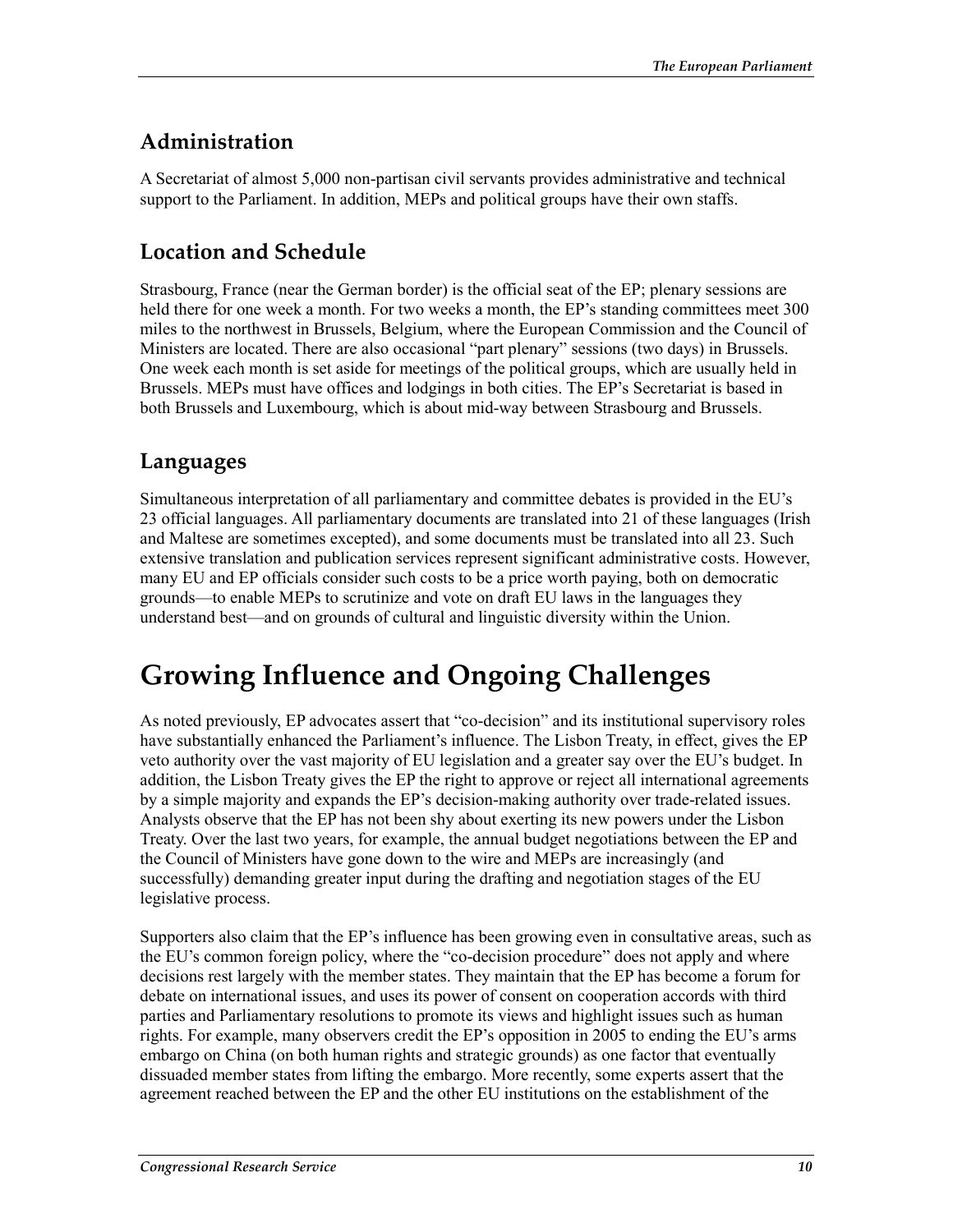European External Action Service (EEAS)—the new EU diplomatic corps called for by the Lisbon Treaty—has the potential to greatly increase the EP's voice in the foreign policy realm. The EP fought for and largely won considerable oversight of the EEAS by demanding scrutiny over its political appointments, staffing, and budget.

Nevertheless, the European Parliament faces several challenges of public perception. Some skeptics contend that the EP, despite being a directly elected body, lacks the legitimacy of national parliaments. They argue that the EU's legislative process is overly complex and often focused on highly technical issues, leading to a lack of public understanding about the role of the EP. Limited public awareness of the EP's activities, they maintain, is reflected in the consistently declining turnout in European Parliament elections, which in turn, feeds back into skepticism of the EP's legitimacy as a representative institution and fuels wider charges of a democratic deficit and a lack of transparency in EU policy-making.

Closely related to the question of the EP's legitimacy is the issue of whether MEPs reflect national or European interests. Studies on voting behavior in the EP have shown that ideology holds greater influence than nationality, with MEPs voting with their party groups the vast majority of the time. On the other hand, some observers contend that MEPs at times promote parochial national interests. Past examples include Italian and Spanish MEPs defending olive growers, and British and Irish MEPs joining forces to oppose tax harmonization measures. And some point out that many MEPs campaign on national rather than European issues. Many voters view EP elections as a national mid-term election—an indication of voter opinion on the performance of the national government—rather than as a vote on Europe-wide issues.<sup>11</sup>

Another major concern is costs, which the EP has long been under public pressure to reduce. The fact that MEPs and their staffs regularly shuttle between three cities leads to sizeable travel and hotel bills; current outside estimates suggest that such commuting costs total roughly \$285 million a year).<sup>12</sup> Yet, the suggestion that the EP should consolidate its operations in one city continues to meet with strong opposition in the host countries of France, Belgium, and Luxembourg, which fear the loss of symbolism and prestige, in addition to jobs and other economic benefits. The French city of Strasbourg, which is close to the German border, was originally chosen as the seat of the EP to serve as a symbol of peace and reconciliation between the two countries, and both argue it should continue to do so. Construction of multi-million-dollar buildings in Brussels and Strasbourg in the late 1990s to accommodate the growth in MEPs following EU enlargement also stirred public controversy, as did the former flat-rate expense regime for MEPs that some viewed as contributing to the EP's "gravy train" image (the EP instituted a reimbursable system for business and travel expenses in 2009).

Finally, a number of analysts suggest that the enhanced powers granted to the EP by the Lisbon Treaty, and the EP's resulting new-found assertiveness, could lead to greater inter-institutional rivalry. This could make the EU's legislative and decision-making processes even more complex as the EP, the European Commission, and the Council of Ministers all vie to protect their own institutional turf. For example, some observers contend that wrangling between the EP and the other EU institutions regarding the EEAS delayed its establishment. Others counter, however, that

<sup>11</sup> Simon Hix and Abdul Noury, "After Enlargement: Voting Patterns in the Sixth European Parliament," *Legislative Studies Quarterly*, May 2009; Julia De Clerck-Sachsse and Piotr Maciej Kaczynski, "The European Parliament: More Powerful, Less Legitimate," *CEPS Working Document*, May 2009.

<sup>&</sup>lt;sup>12</sup> As quoted in Suzanne Daley and Stephen Castle, "A Parliament on the Move Grows Costly," *New York Times*, June 28, 2011.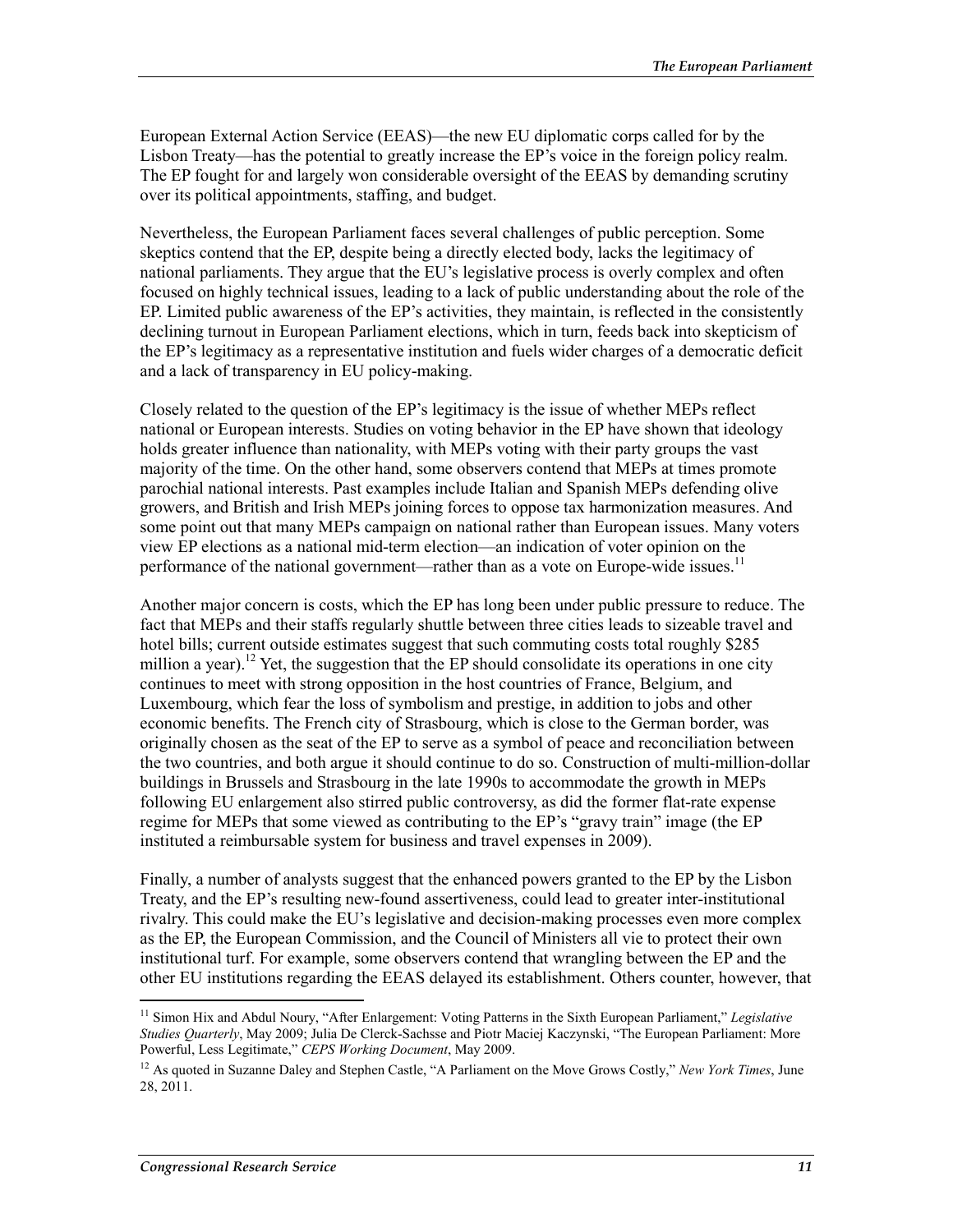a main aim of the Lisbon Treaty was to improve democratic accountability within the EU, and that the EP is merely seeking to defend its parliamentary prerogatives and the interests of EU citizens. As such, they view the debate among the various EU institutions over the establishment of the EEAS as part of the democratic process.

## **The United States and the European Parliament**

### **Implications of the EP's Evolution for U.S. Interests**

Policymakers and analysts on both sides of the Atlantic assert that the European Parliament's enhanced powers following the entrance into force of the Lisbon Treaty in December 2009 may make the EP an increasingly important actor in the conduct of U.S.-EU relations. In February 2010, for example, by a vote of 378 to 196 (with 31 abstentions), the EP rejected a U.S.-EU accord aimed at countering terrorism; the so-called SWIFT agreement, negotiated by the Commission and approved by the Council of Ministers, would have continued allowing U.S. authorities access to European financial data in an effort to help prevent or investigate terrorist attacks. Prior to the Lisbon Treaty, the EP did not have the authority to veto such an accord.

Observers attribute the EP's rejection of the U.S.-EU SWIFT accord to several factors. Many MEPs had long claimed that the U.S.-EU SWIFT agreement did not contain sufficient protections to safeguard the personal data and privacy rights of EU citizens; thus, many saw the "no" vote as unsurprising on substantive grounds. In addition, however, some MEPs reportedly sought to send a message to the Commission and Council, conveying that the EP's position—in light of the changes wrought by the Lisbon Treaty—must now be taken into account during (and not after) the negotiation of international agreements or the drafting of new legislative proposals. Although the EP eventually approved a revised U.S.-EU SWIFT agreement in July 2010, it did so only after several EP demands related to strengthening data privacy protections were agreed to by the United States, the European Commission, and the Council of Ministers.

Some observers worry that another U.S.-EU anti-terrorism measure currently before the EP for approval may also be rejected. Since 2004, the United States and the EU have concluded several agreements permitting airlines operating flights between Europe and the United States to provide U.S. counterterrorism and law enforcement authorities with Passenger Name Record (PNR) flight data. These PNR accords have been controversial in Europe, and especially in the EP, because of privacy and data protection concerns. Although a PNR agreement dating from 2007 is provisionally in force, it requires the approval (by majority vote) of the EP in order for it to remain in force. In December 2010, the Obama Administration agreed to renegotiate some elements of the 2007 accord, largely in recognition of the fact that the EP was unlikely to approve the existing 2007 agreement. U.S.-EU negotiations on a revised PNR accord were concluded in November 2011 and a vote in the full European Parliament is expected in April 2012. Although U.S. and EU officials believe that they will ultimately have enough votes in favor to secure the accord's passage in the EP, others remain more cautious about the agreement's prospects, noting that some MEPs remain strongly opposed.<sup>13</sup>

<sup>&</sup>lt;sup>13</sup> "MEPs Hail Historic Rejection of SWIFT Deal," *Agence Europe*, February 13, 2010; "Int't Veld Says EU-U.S. PNR Agreement Should Be Rejected," *Agence Europe*, February 2, 2012. For more information on the SWIFT and PNR accords, see CRS Report RS22030, *U.S.-EU Cooperation Against Terrorism*, by Kristin Archick.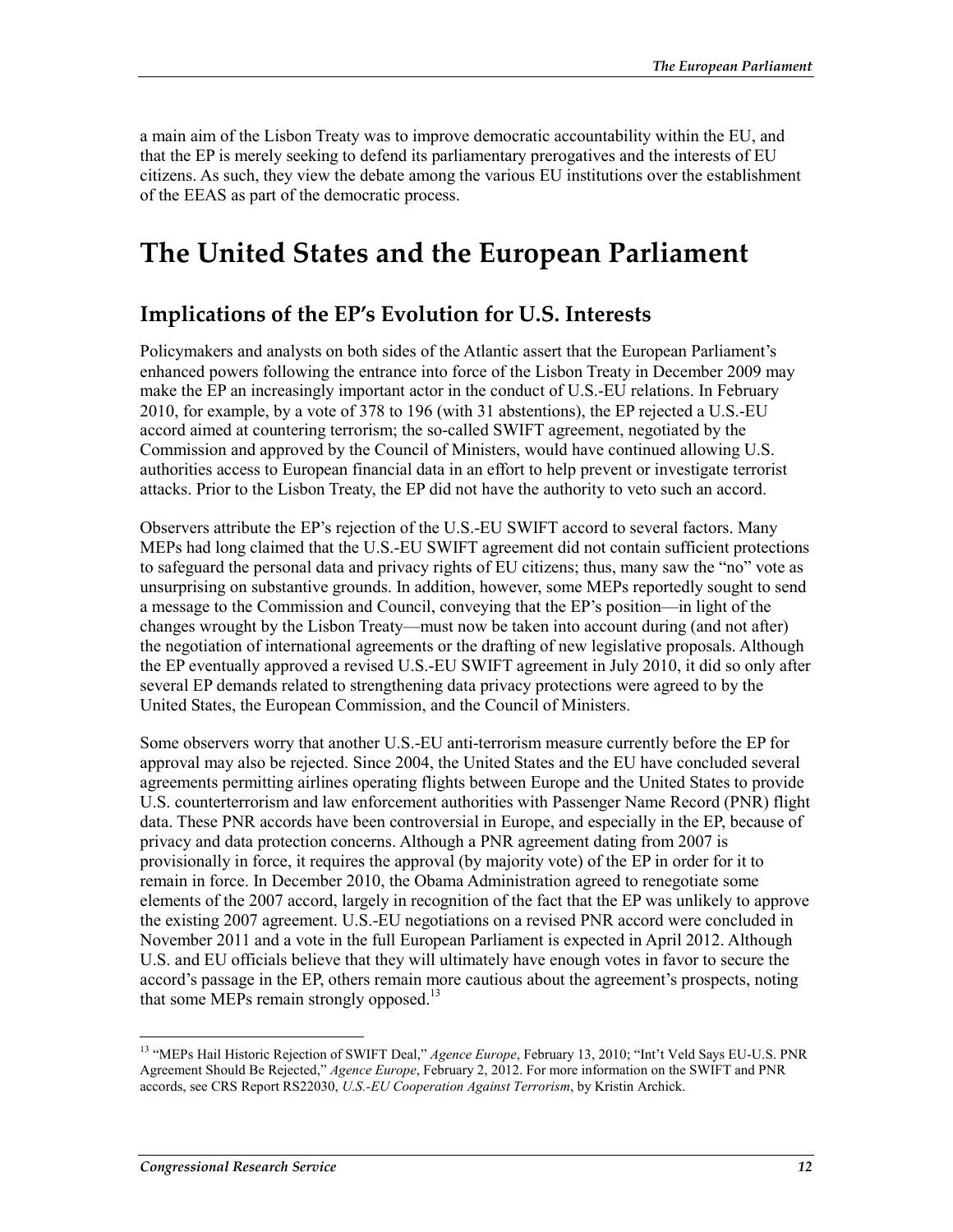### **Congress-Parliament Relations**

Ties between the European Parliament and the U.S. Congress date back to 1972, when a U.S. congressional delegation first visited the EP in Brussels and Luxembourg. Since then, with a few exceptions, congressional-EP exchanges have taken place twice a year, and have provided the opportunity for sustained dialogue. The U.S. Congress-EP exchange is the oldest and widely considered the most prestigious of the EP's interparliamentary dialogues.

In 1999, the EP and the U.S. Congress launched the Transatlantic Legislators' Dialogue (TLD) as their official response to the U.S.-EU commitment in the 1995 New Transatlantic Agenda to enhance parliamentary ties between the EU and the United States. With the TLD, the two sides have committed to regular meetings twice a year to discuss a wide range of topical political and economic issues. In the EP, the TLD is led by a chairman and EP participants in the semi-annual TLD meetings are drawn from the EP's Delegation for Relations with the United States. In the Congress, the TLD is headed by a chair and vice-chair and U.S. participants are from the House only. The most recent TLD meeting took place in December 2011 in Jacksonville, Florida (the venue for the TLD usually alternates between the United States and Europe). Periodically, Congress and the EP have also conducted video conferences on specific areas of mutual concern. However, some U.S. analysts observe that the TLD remains relatively obscure in the Congress, with ambiguity regarding which Members actually belong, and no role given to the U.S. Senate.

Many MEPs would like to enhance cooperation with the U.S. Congress further. In March 2009, the EP adopted a resolution, which among other measures, asserted that the U.S. Congress and the EP should promote closer ties between legislative committees and should create a reciprocal legislative "early-warning" system to identify potential legislative activities that could affect relations between the United States and the EU. In January 2010, the EP established a liaison office with the U.S. Congress in Washington, DC; EP staffers deployed as part of this office will seek to keep the EP better informed of legislative activity in the U.S. House and Senate by attending hearings, following legislation, and establishing working relationships with Members of Congress, committees, and their staffs. The EP also hopes that the U.S. Congress will consider the possibility of setting up a similar congressional liaison office in Brussels.<sup>14</sup>

In light of the EP's enhanced powers as a result of the Lisbon Treaty, some U.S. officials and analysts suggest that it is in U.S. interests for Congress to forge stronger ties with the EP. Those of this view note that in the past, there have been instances in which legislation passed by either Congress or the EU has contributed to U.S.-EU tensions. In 2002, for example, U.S.-EU frictions surfaced over the Sarbanes-Oxley Act to reform corporate accounting practices; EU officials claimed that the U.S. legislation did not take into account differences in European corporate governance and financing mechanisms. Most recently, U.S. officials and many Members of Congress have strongly objected to the inclusion of aviation in the EU's Emissions Trading System (ETS) and oppose its application to U.S. carriers. Some experts assert that tensions over such issues could have perhaps been avoided—or at least reduced—if both sides' legislative bodies had consulted more ahead of time.

On the other hand, skeptics doubt the utility or need to establish a closer relationship between the Congress and the EP. They assert that the two bodies are not exactly comparable and structural and procedural differences could make effective legislative cooperation difficult. Analysts also

<sup>&</sup>lt;u>.</u> <sup>14</sup> European Parliament resolution (A6-0114/2009), adopted March 26, 2009.